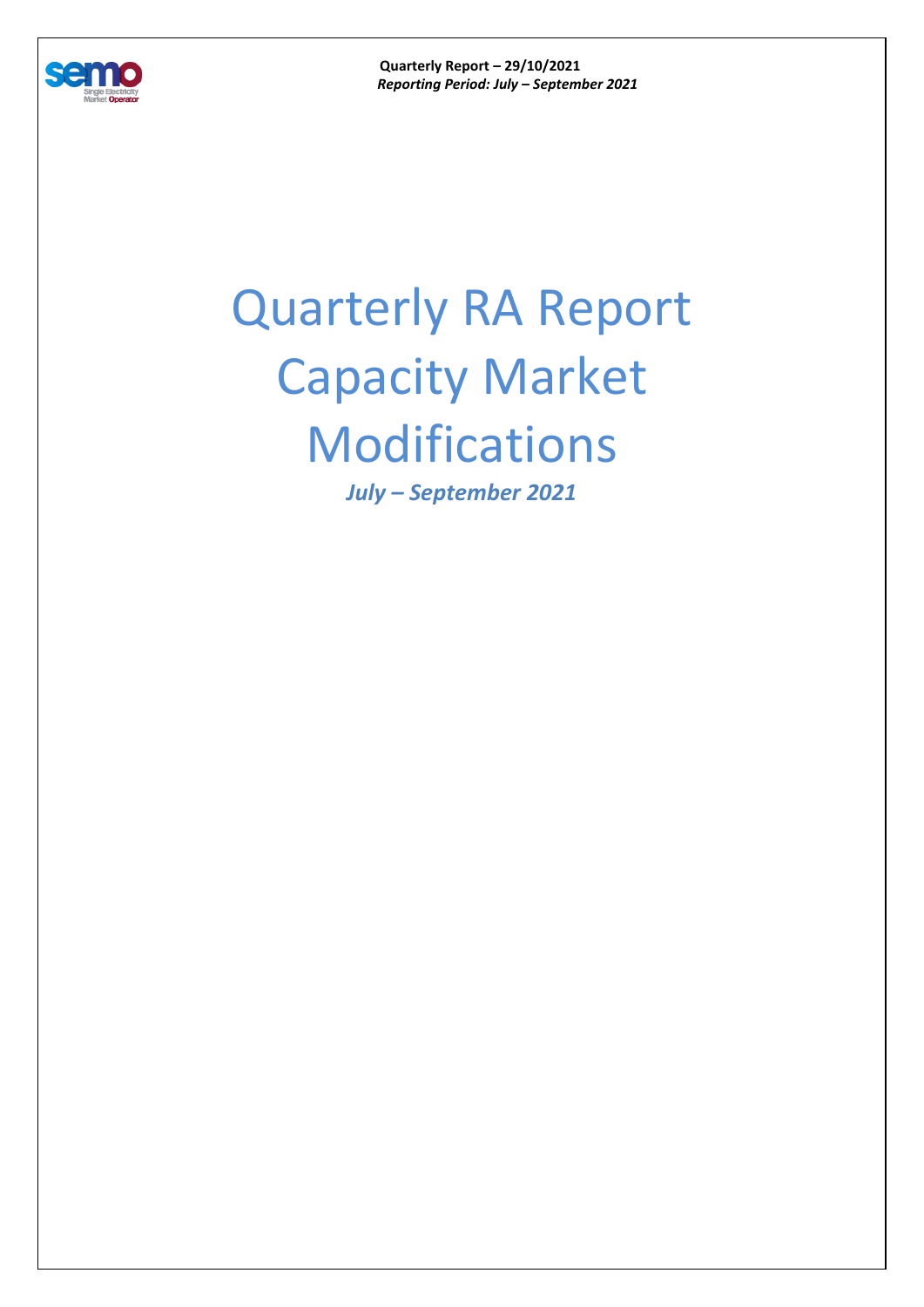

## *Summary Note*

| <b>Area</b>                                        | <b>Key Event</b>                                            |                                     |  |
|----------------------------------------------------|-------------------------------------------------------------|-------------------------------------|--|
| <b>Meetings Held</b>                               | Capacity Market Workshop 20                                 | Tuesday, 27 <sup>th</sup> July 2021 |  |
|                                                    | Capacity Market Workshop 21                                 | Cancelled                           |  |
|                                                    |                                                             |                                     |  |
| <b>Modifications Raised</b><br>during this period  | $\mathbf 1$                                                 |                                     |  |
| <b>Modifications Under</b><br><b>Consultation</b>  | $\overline{2}$                                              |                                     |  |
| <b>RA Decisions Approved</b>                       | 5                                                           |                                     |  |
| <b>RA Decision</b>                                 |                                                             |                                     |  |
| <b>Recommended for</b>                             | $\mathbf{1}$                                                |                                     |  |
| <b>Rejection</b>                                   |                                                             |                                     |  |
| <b>RA Decision Further</b>                         | 1                                                           |                                     |  |
| <b>Review Required</b>                             |                                                             |                                     |  |
| <b>Modifications Deferred</b><br>as at 30/09/21    | $\mathbf 1$                                                 |                                     |  |
| <b>Modifications Under</b><br><b>Consideration</b> | <b>Modifications Under Consideration with Status listed</b> |                                     |  |
| <b>Capacity Market Code</b>                        | <b>Version 5.0</b>                                          |                                     |  |
| <b>Modifications Currently</b><br>on baseline      | <b>Capacity Market Rules</b>                                |                                     |  |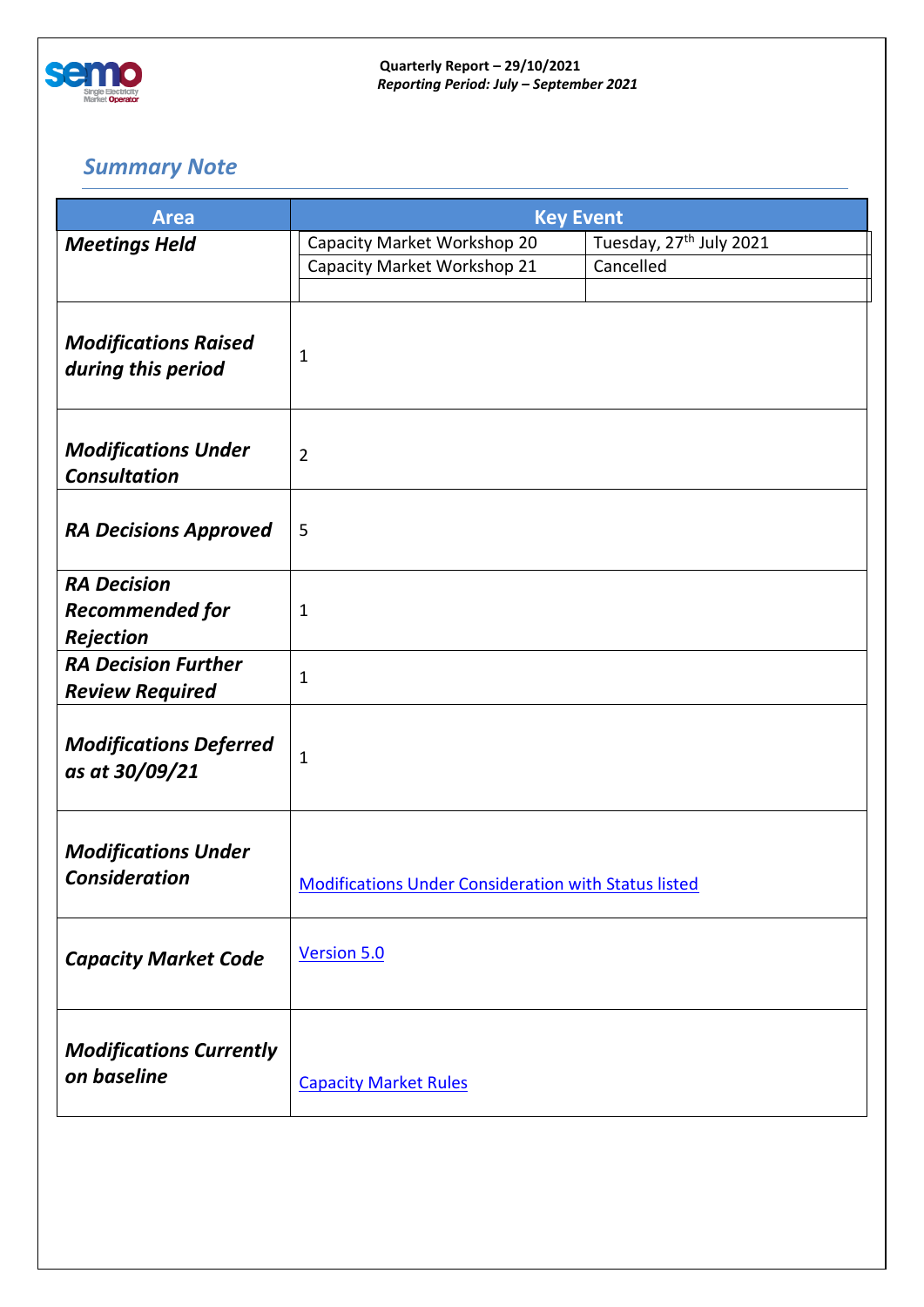

## *Appendix 1 – Programme of Work as as 30/09/2021*

| <b>Status as at 30 September 2021</b>                                                                               |                          |                                                                     |  |  |  |
|---------------------------------------------------------------------------------------------------------------------|--------------------------|---------------------------------------------------------------------|--|--|--|
| <b>Modification Proposals 'Under Consultation' without System impacts</b>                                           |                          |                                                                     |  |  |  |
| <b>Title</b>                                                                                                        | <b>Sections Modified</b> | <b>Sent</b>                                                         |  |  |  |
| CMC_03_21 Modification to the provisions<br>for Substantial Financial Completion                                    | J                        | N/A                                                                 |  |  |  |
| CMC_12_21 Modification to the methodology<br>for calculating the De-Rated Grid Code<br><b>Commissioned Capacity</b> | G                        | N/A                                                                 |  |  |  |
| <b>Modification Proposals 'Under Consultation' with System impacts</b>                                              |                          |                                                                     |  |  |  |
| N/A                                                                                                                 | N/A                      | N/A                                                                 |  |  |  |
| <b>Modification Proposals 'Recommended for Rejection</b>                                                            |                          |                                                                     |  |  |  |
| N/A                                                                                                                 | N/A                      | N/A                                                                 |  |  |  |
| <b>RA Decision 'Further Work Required</b>                                                                           |                          |                                                                     |  |  |  |
| CMC_10_21 Modification to the provisions<br>for Market Registration of Demand Side<br>Units                         | E & 1                    | N/A                                                                 |  |  |  |
| <b>RA Decision Approved Modifications with System Impacts</b>                                                       |                          |                                                                     |  |  |  |
| <b>Title</b>                                                                                                        | <b>Sections Modified</b> | <b>Effective</b>                                                    |  |  |  |
| CMC_06_21 NIRO & DSU                                                                                                | E & I                    | 21 September 2021                                                   |  |  |  |
| CMC_07_21 E.4 Application for Qualification<br>Date                                                                 | E.4                      | 2 November 2021                                                     |  |  |  |
| CMC_11_21 Extending Current ASTN Form                                                                               | M                        | TBC - following completion and analysis of SOs<br>impact assessment |  |  |  |
| RA Decision Approved Modifications with no System Impacts                                                           |                          |                                                                     |  |  |  |
| CMC_08_21 Ex-post Verification of<br>Compliance with the CO2 limits                                                 | 1.1.2                    | 2 November 2021                                                     |  |  |  |
| CMC_09_21 Timeframe to consider SFC<br>Extensions                                                                   | J.5.2                    | 21 September 2021                                                   |  |  |  |
| <b>RA Decision Rejected</b>                                                                                         |                          |                                                                     |  |  |  |
| CMC_05_21 Substitution of Candidate Units                                                                           | J.5.5                    | 21 September 2021                                                   |  |  |  |
| <b>Withdrawal Notifications</b>                                                                                     |                          |                                                                     |  |  |  |
|                                                                                                                     |                          |                                                                     |  |  |  |